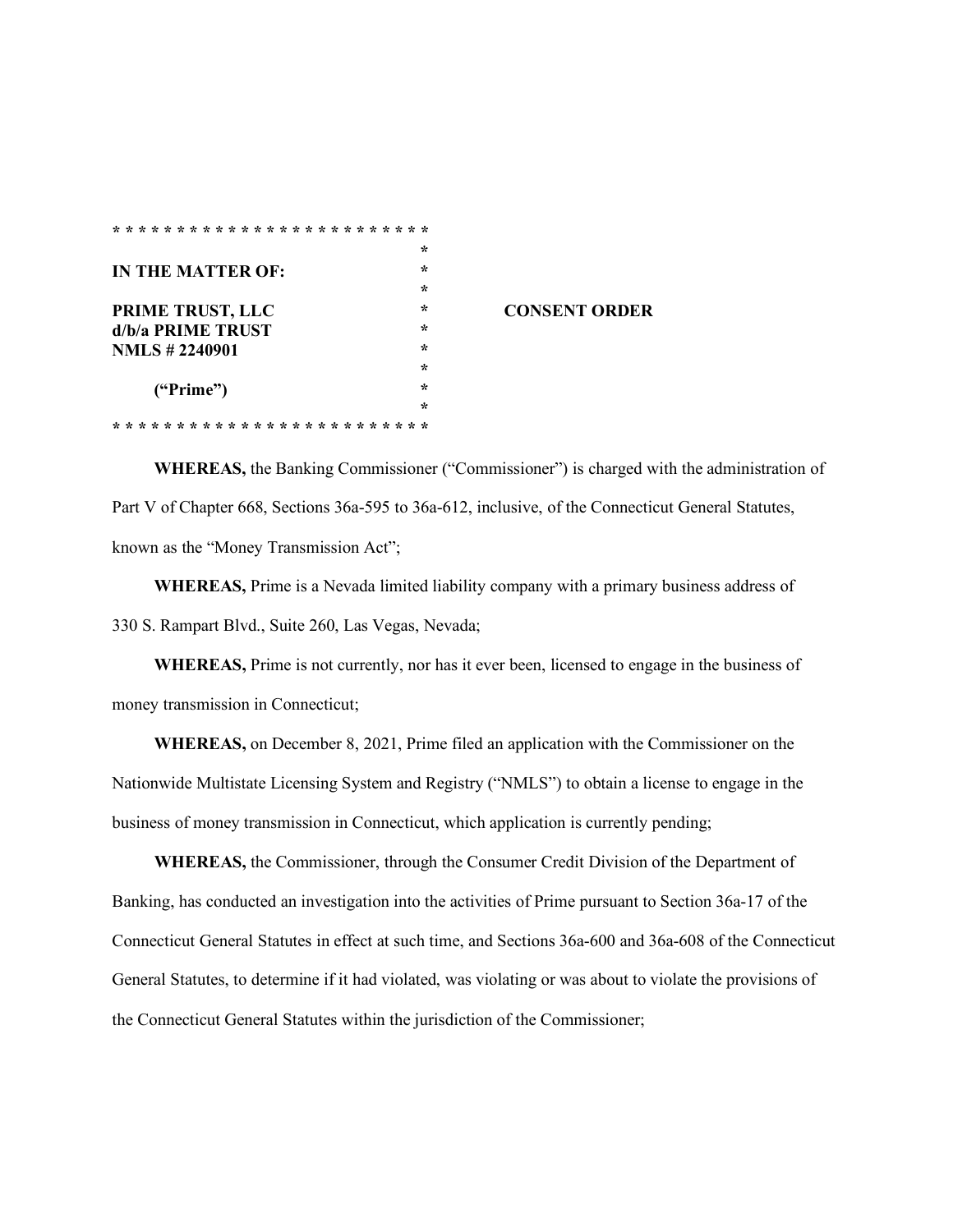**WHEREAS,** as a result of such investigation, the Commissioner alleges that Prime engaged in the business of money transmission in this state without the required license since at least 2019, in violation of Section 36a-597(a) of the Connecticut General Statutes;

**WHEREAS,** the Commissioner believes that such allegation would support initiation of enforcement proceedings against Prime, including, without limitation, proceedings to issue a cease and desist order pursuant to Section 36a-608(c) of the Connecticut General Statutes and Section 36a-52(a) of the 2022 Supplement to the General Statutes, and to impose a civil penalty of up to One Hundred Thousand Dollars (\$100,000) per violation pursuant to Section 36a-608(c) of the Connecticut General Statutes and Section 36a-50(a) of the 2022 Supplement to the General Statutes;

**WHEREAS,** initiation of such enforcement proceedings would constitute a "contested case" within the meaning of Section 4-166(4) of the Connecticut General Statutes;

**WHEREAS,** Section 4-177(c) of the Connecticut General Statutes and Section 36a-1-55(a) of the Regulations of Connecticut State Agencies provide that a contested case may be resolved by consent order, unless precluded by law;

**WHEREAS,** both the Commissioner and Prime acknowledge the possible consequences of formal administrative proceedings, and Prime voluntarily agrees to consent to the entry of the sanctions imposed below without admitting or denying the allegation set forth herein, and solely for the purpose of obviating the need for formal administrative proceedings concerning the allegation set forth herein;

**WHEREAS,** the Commissioner and Prime now desire to resolve the matters set forth herein;

**WHEREAS,** Prime specifically assures the Commissioner that the violation alleged herein shall not occur in the future;

**WHEREAS,** Prime acknowledges that this Consent Order is a public record and is a reportable event for purposes of the regulatory disclosure questions on NMLS, as applicable;

**AND WHEREAS,** Prime, through its execution of this Consent Order, voluntarily agrees to waive its procedural rights, including a right to a notice and an opportunity for a hearing as it pertains to the

- 2 -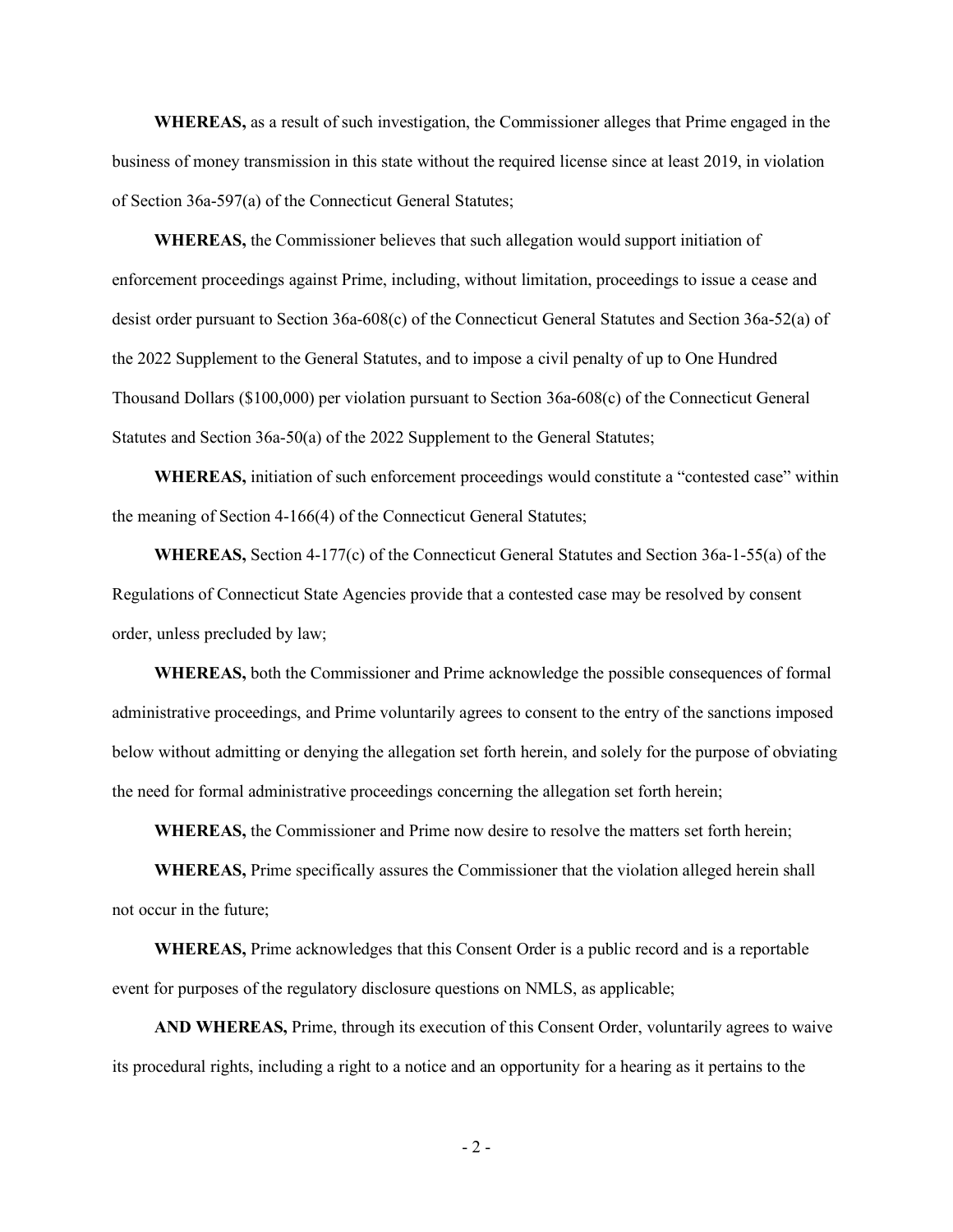allegation set forth herein, and voluntarily waives its right to seek judicial review or otherwise challenge

or contest the validity of this Consent Order.

## **CONSENT TO ENTRY OF SANCTIONS**

**WHEREAS,** Prime, through its execution of this Consent Order, consents to the Commissioner's

entry of a Consent Order imposing the following sanctions:

- 1. Prime shall cease and desist from engaging in the business of money transmission in this state without a license, in violation of Section 36a-597(a) of the Connecticut General Statutes;
- 2. No later than the date this Consent Order is executed by Prime, it shall remit to the Department of Banking by electronic funds transfer, cashier's check, certified check or money order made payable to "Treasurer, State of Connecticut", the sum of Ten Thousand Dollars (\$10,000) as a civil penalty; and
- 3. No later than the date this Consent Order is executed by Prime, it shall remit to the Department of Banking by electronic funds transfer, cashier's check, certified check or money order made payable to "Treasurer, State of Connecticut", the sum of Three Thousand Three Hundred Seventy-Five Dollars (\$3,375) as payment for back licensing fees.

## **CONSENT ORDER**

**NOW THEREFORE,** the Commissioner enters the following:

- 1. The Sanctions set forth above be and are hereby entered;
- 2. Upon issuance of this Consent Order by the Commissioner, this matter will be resolved and the Commissioner will not take any future enforcement action against Prime based upon the allegation set forth herein; provided that issuance of this Consent Order is without prejudice to the right of the Commissioner to take enforcement action against Prime based upon a violation of this Consent Order or the matters underlying its entry, if the Commissioner determines that compliance with the terms herein is not being observed or if any representation made by Prime and reflected herein is subsequently discovered to be untrue;
- 3. Prime shall not take any action or make or permit to be made any public statement, including in regulatory filings or otherwise, denying, directly or indirectly, any allegation referenced in this Consent Order or create the impression that this Consent Order is without factual basis;
- 4. Subject to the foregoing, and so long as this Consent Order is promptly disclosed by Prime and its control persons on NMLS, as applicable, nothing in the issuance of this Consent Order shall adversely affect the ability of Prime to apply for or obtain an initial license or renewal license under Part V of Chapter 668, Sections 36a-595 to 36a-612, inclusive, of the Connecticut General Statutes, provided that all applicable legal requirements for such licenses are satisfied and the terms of this Consent Order are followed;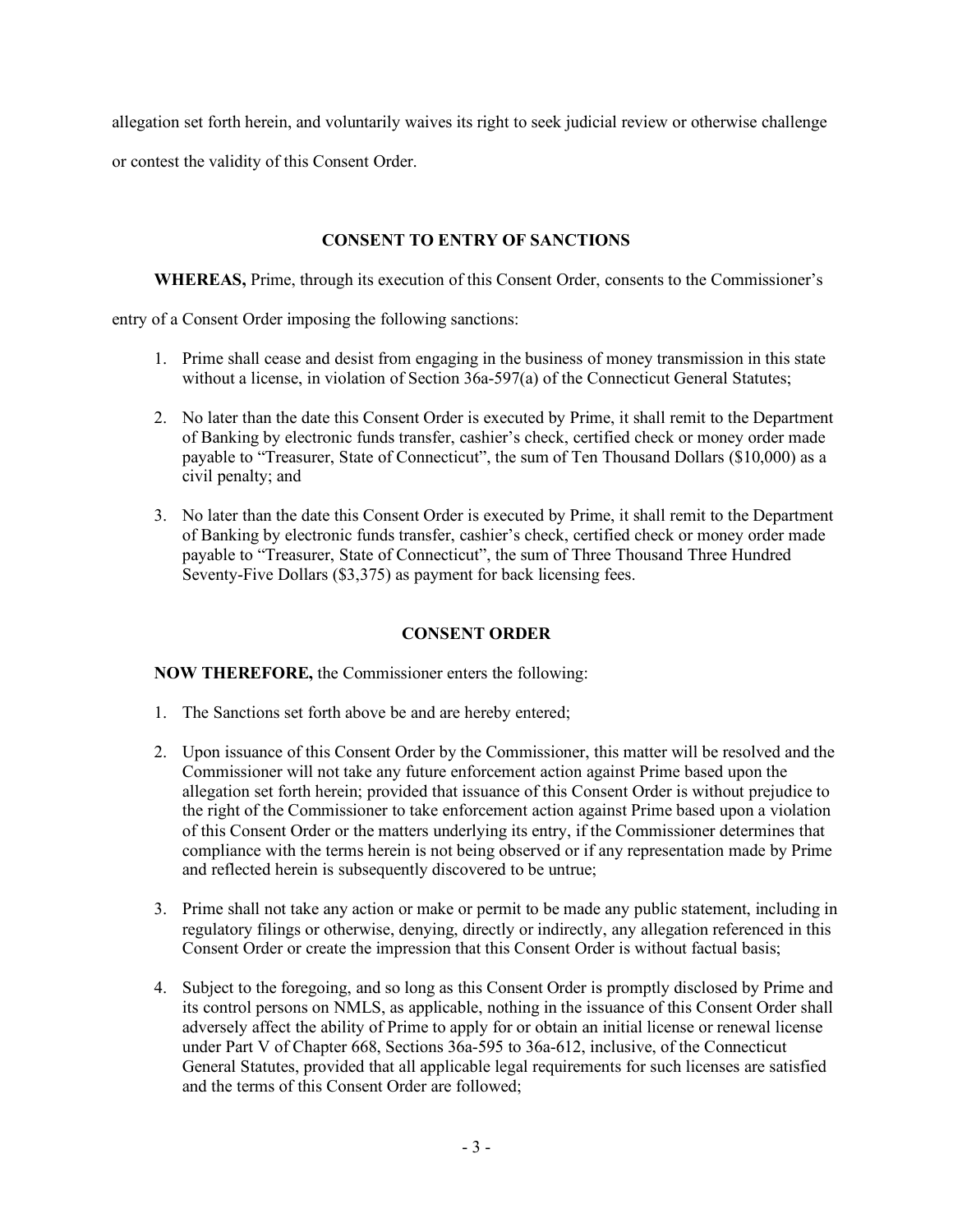- 5. This Consent Order shall be binding upon Prime and its successors and assigns; and
- 6. This Consent Order shall become final when issued.

Issued at Hartford, Connecticut<br>
this 15 day of <u>March</u> 2022. Banking Commissioner this  $15$  day of March 2022.

 $\frac{g/s}{\text{Jorge L. Perez}}$